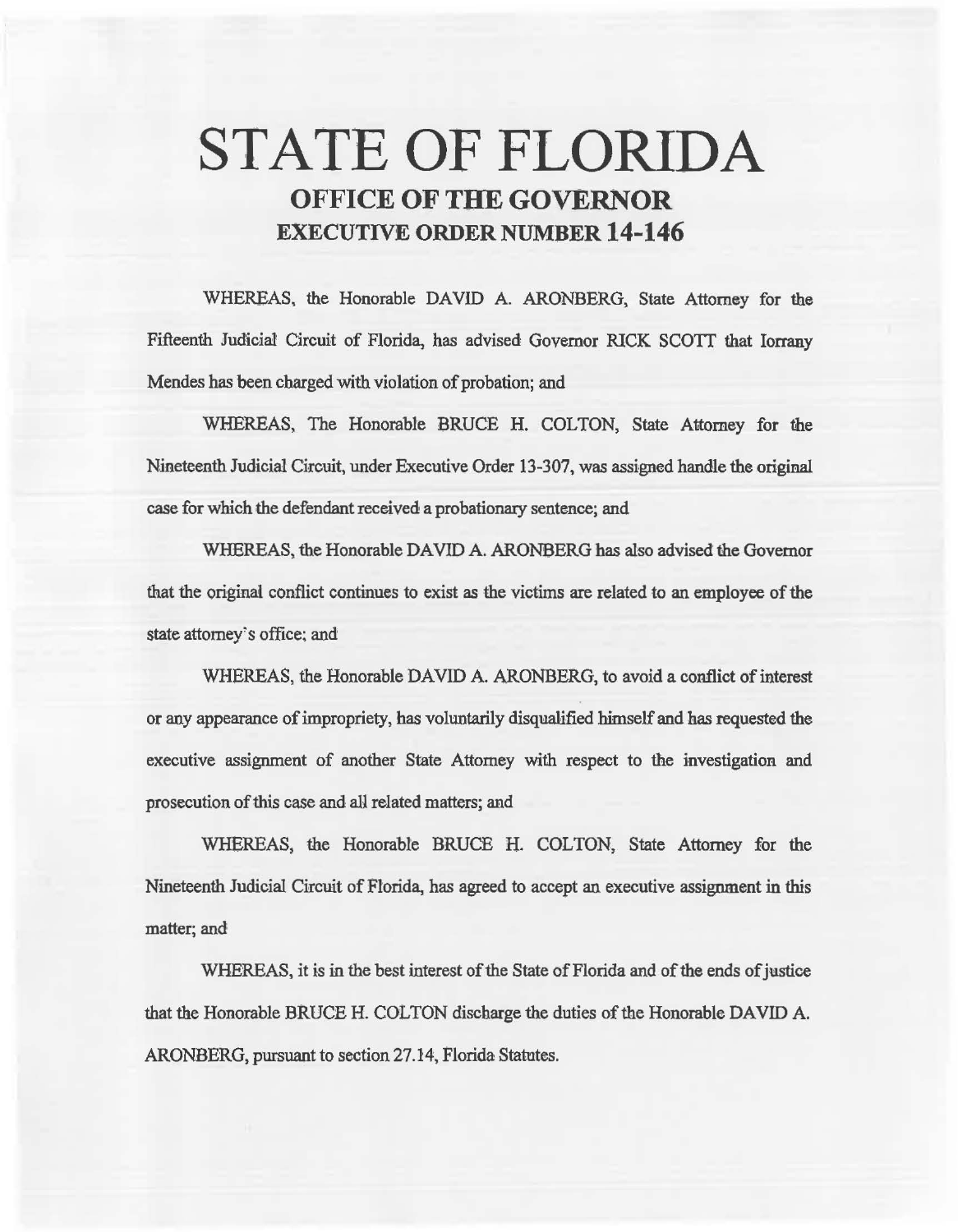NOW, THEREFORE, I, RICK SCOTI, Governor of Florida, in obedience to my solemn constitutional duty to "take care that the laws be faithfully executed," and pursuant to the Constitution and laws of the State of Florida, issue the following Executive Order, effective immediately:

# Section l.

The Honorable BRUCE H. COLTON, State Attorney for the Nineteenth Judicial Circuit of Florida, referred to as the "Assigned State Attorney," is assigned to discharge the duties of the Honorable DAVID A. ARONBERG, State Attorney for the Fifteenth. Judicial Circuit of Florida, as they relate to the investigation, prosecution and ail matters related to lorrany Mendes.

## Section 2.

The Assigned State Attorney or one or more Assistant State Attorneys and Investigators, who have been designated by the Assigned State Attorney, shail proceed immediately to the Fifteenth Judicial Circuit of Florida, and are vested with 1he authority to perform the duties prescribed herein.

#### Section 3.

All residents of the Fifteenth Judicial Circuit are requested, and all public officials are directed, to cooperate and render whatever assistance is necessary to the Assigned State Attorney, so that justice may be served.

# Section 4.

The period of this Executive Assignment shall be for one (1) year, to and including April 30, 2015.